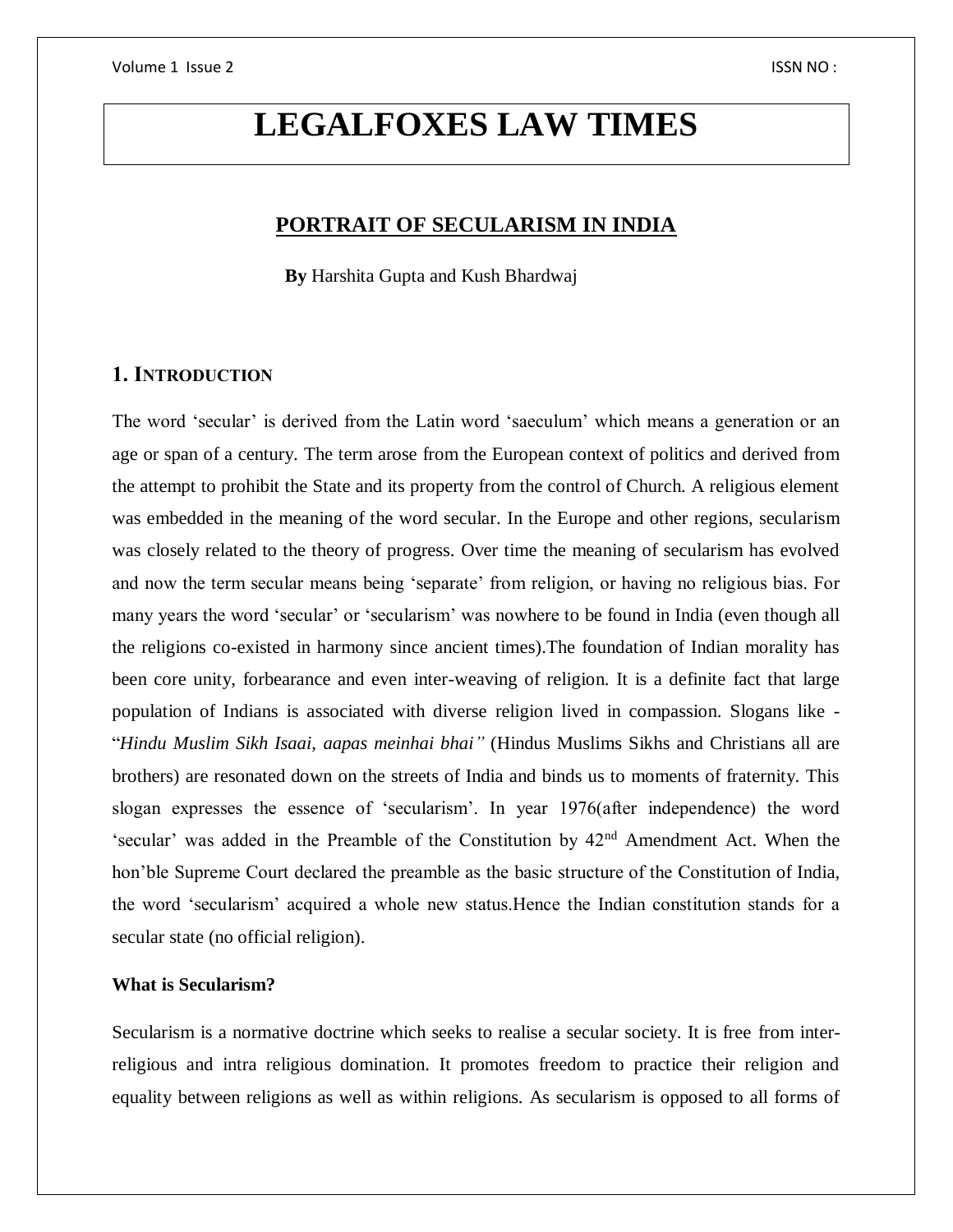$\overline{\phantom{a}}$ 

institutionalised religious domination, it challenges not merely inter-religious but also intrareligious domination. The idea of secularism possesses a normative doctrine which seeks to realise a secular society, i.e., one devoid of either inter-religious or intra-religious domination. Put positively, it promotes freedom within religions, and equality between, as well as within, religions. $<sup>1</sup>$ </sup>

## **2. THE EVOLUTION OF SECULARISM IN INDIA**

In ancient India the term secularism or secular was nowhere to be found. However, during the Ashoka's rule there was tolerance towards faith which was different from Buddhism for instance Hinduism (State Religion). After Ashoka the only ruler who practiced religious tolerance was Akbar. But in neither case, the State was secular. After the fall of the Mughal Empire, India had many Hindu and Muslim rulers and they all had their own state religion. When the British and other colonist countries established themselves as the rulers of India the situation did not changed. The British introduced English language and Christianity to the Indians.

Pandit Jawaharlal Nehru imported the concept of secularism from Europe. Although the term secularism was not included in the Constitution (originally passed in 1949), the creators of the Indian constitution were aware of the term secularism and had it in their mind. Dr. B.R. Ambedkar, Chairman of the Drafting Committee, while participating in the debate in parliament on the Hindu Code Bill in 1951, explained the secular concept as follows:

"It (Secular State) does not mean that we shall not take into consideration the religious sentiments of the people. All that a Secular State means is that this Parliament shall not be competent to impose any particular religion upon the rest of the people. This is the only limitation that the Constitution recognises." In the Constituent Assembly itself several members had expressed similar ideas in more elaborate terms<sup>2</sup>.

Secularism in India has strayed from the stipulated path. Nehru did not define secularism properly and politicians took advantage of his failure to elucidate the concept. Instead of

<sup>&</sup>lt;sup>1</sup>available at, https://www.dhyeyaias.com/current-affairs/perfect-7-magazine/indian-model-of-secularism.

<sup>2</sup>M.V.Pylee, *OUR CONSTITUTION, GOVERNMENT AND POLITICS*, Universal Law Books, Delhi, (2000) , Pg.52.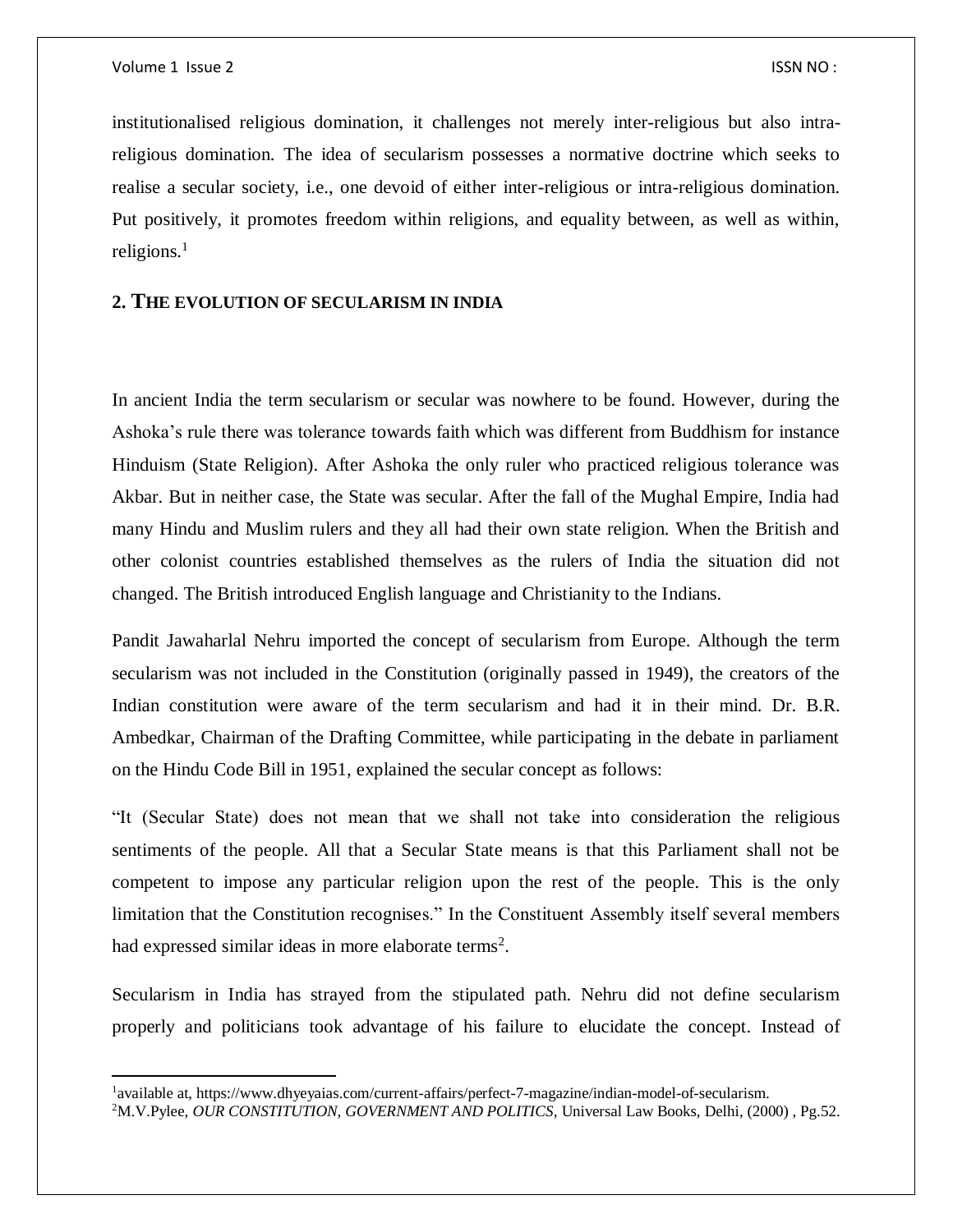$\overline{a}$ 

shedding religious partisanship, the pseudo- secularists fomented it in order to capture vote  $banks<sup>3</sup>$ .

M.N. Roy highly criticised the character of Indian state. According to him, it was far from being secular as it was associated with Hindu religion. At least personas likeSarvepalli Radhakrishnan and Jawaharlal Nehru did not visit temples and other places of religion. But now the Prime Ministers and Presidents intentionally visit such places for the attention of media and the public. But once, Rajiv Gandhi during his election campaign of 1989 visited Deoraha Baba who blessed him by putting his foot on his head.

Nehru undoubtedly was the architect of the concept of secularism as far as India is concerned. Mahatma Gandhi also stood for secularism in his own way. But his concept of secularism was radically different from that of Nehru. Gandhi undoubtedly and unswervingly stood for equal respect for all religions<sup>4</sup>.

In a secular state all religions are, in one limited respect, subordinate to as well as separate from the state. As voluntary associations of individual citizens, religious groups are under the general laws of the state and responsible for the proper discharge of civil responsibilities (payment of taxes, maintenance of public order, etc.). In this respect, religions are viewed by the state in as much the same way as it views other voluntary associations based on common social, cultural, or economic interests. <sup>5</sup>

#### **3. SECULARISM UNDER CONSTITUTIONAL FRAMEWORK OF INDIA**

India has been and is a country with elemental unity where all citizens enjoy full rights and are equally entitled to the protection of the State by following their responsibilities and duties.

Among the freedom struggle MK Gandhi brought his insight to unite different groups. He searched for a principle that could bind people of distinct faiths into a whole. Again, the Nehru's view of Secularism was '*Dharma Nirapekshta'.*Dr.Rajendra Prasad was once asked if religious

<sup>3</sup>Pandya Anandshankar, *INDIAN SECULARISM: A TRAVESTY OF TRUTH AND JUSTICE*, Aswad Prakashan Pvt. Ltd., Mumbai,(1st Ed. 1998), Pg.10.

<sup>4</sup>Asghar Ali Engineer, *PRACTICE OF SECULARISM IN INDIA, SECULARISM IN INDIA*, Classic Publishing House,(1st Ed. 1995), Pg.89.

<sup>5</sup>Smith D.E., *INDIA AS A SECULAR STATE*, in Bhargava Rajeev, *SECULARISM AND ITS CRITICS*, Oxford University Press (6th Ed. 2006), Pg.181.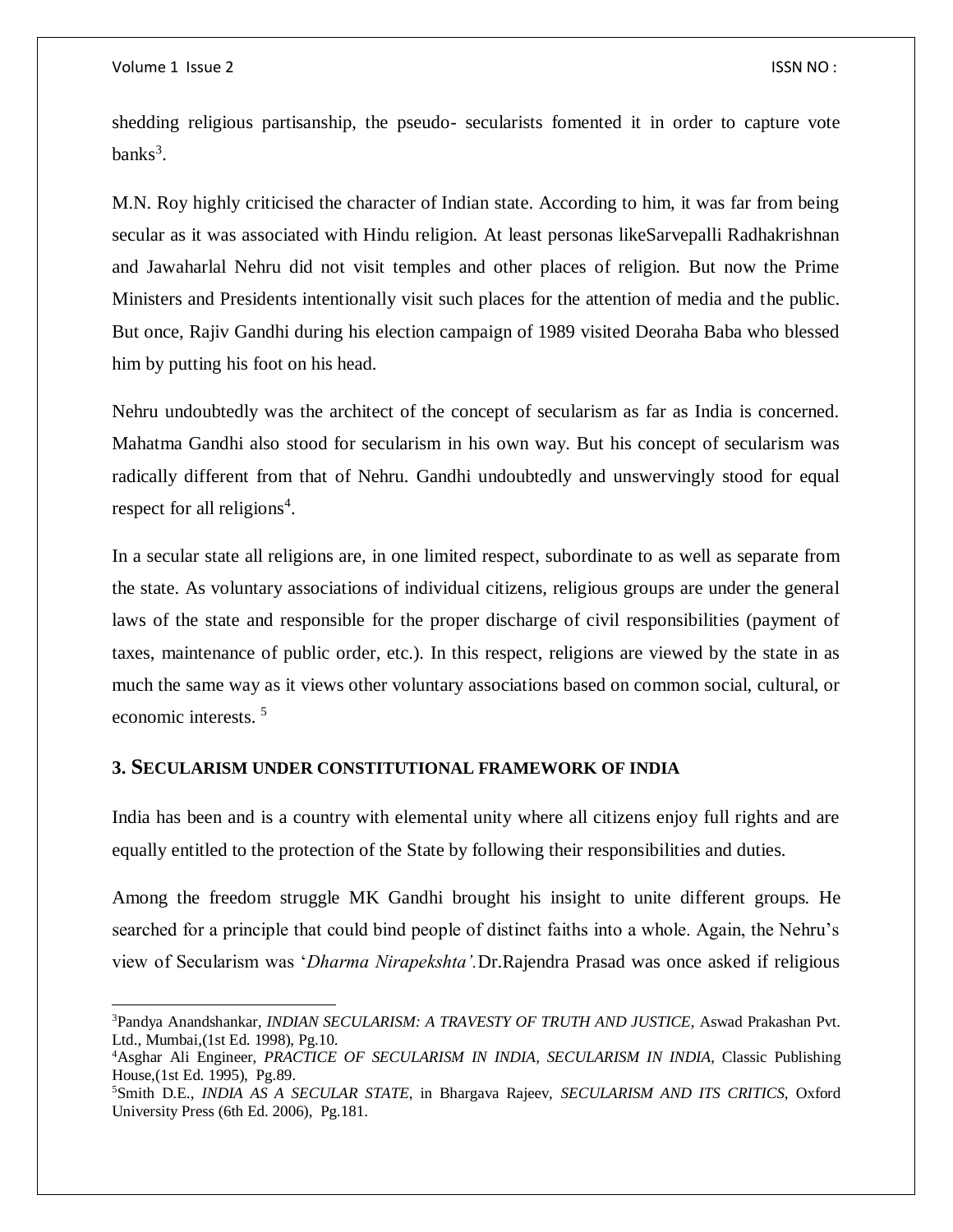$\overline{\phantom{a}}$ 

faith or spirituality could have any place in a secular state. He had replied 'secularism means that all citizens of the country are free to follow and propagate their faith. We respect all religions and we want them to grow without any let or hindrance.'*<sup>6</sup>*

An individual and society have a right to not be discriminated on any aspect which includes religion. Freedom of Religion is Constitutional guarantee but this conflict-free and calm coexistence of faith and cynic maybe and often overturned by priesthood clash, browbeating, assertive belief in god and religious fundamentalism.

The word 'Secular' was formally infused in Preamble to Constitution of India by the *42ndAmmendment Act, 1976* on the recommendations of *The Swaran Singh Committee*. In practice, word secular means impartiality and non-discrimination by the Government in matter of faith and religion.

Thus, Indian Constitution guarantees both individual and cumulative of religion. Other provisions pertinent to proposed accord between religions and politics are:

- **Article 14** grants equality before the law and equal protection of the laws to all.
- **Article 15** enlarges the concept of secularism to the widest possible extent by prohibiting discrimination on grounds of religion, race, caste, sex or place of birth.
- Article 16 (1) guarantees equality of opportunity to all citizens in matters of public employment and reiterates that there would be no discrimination on the basis of religion, race, caste, sex, descent, place of birth and residence.
- **Article 25** provides 'Freedom of Conscience', that is, all persons are equally entitled to freedom of conscience and the right to freely profess, practice and propagate religion.
- **Article 26,** every religious group or individual has the right to establish and maintain institutions for religious and charitable purposes and to manage its own affairs in matters of religion.
- **Article 27**, the state shall not compel any citizen to pay any taxes for the promotion or maintenance of any particular religion or religious institution.

<sup>6</sup> D. Sundar Ram, *INDIAN DEMOCRACY: PROSPECTS AND RETROSPECTS*, Kanishka Publishers, New Delhi, (1st ed. 1996), Pg.176.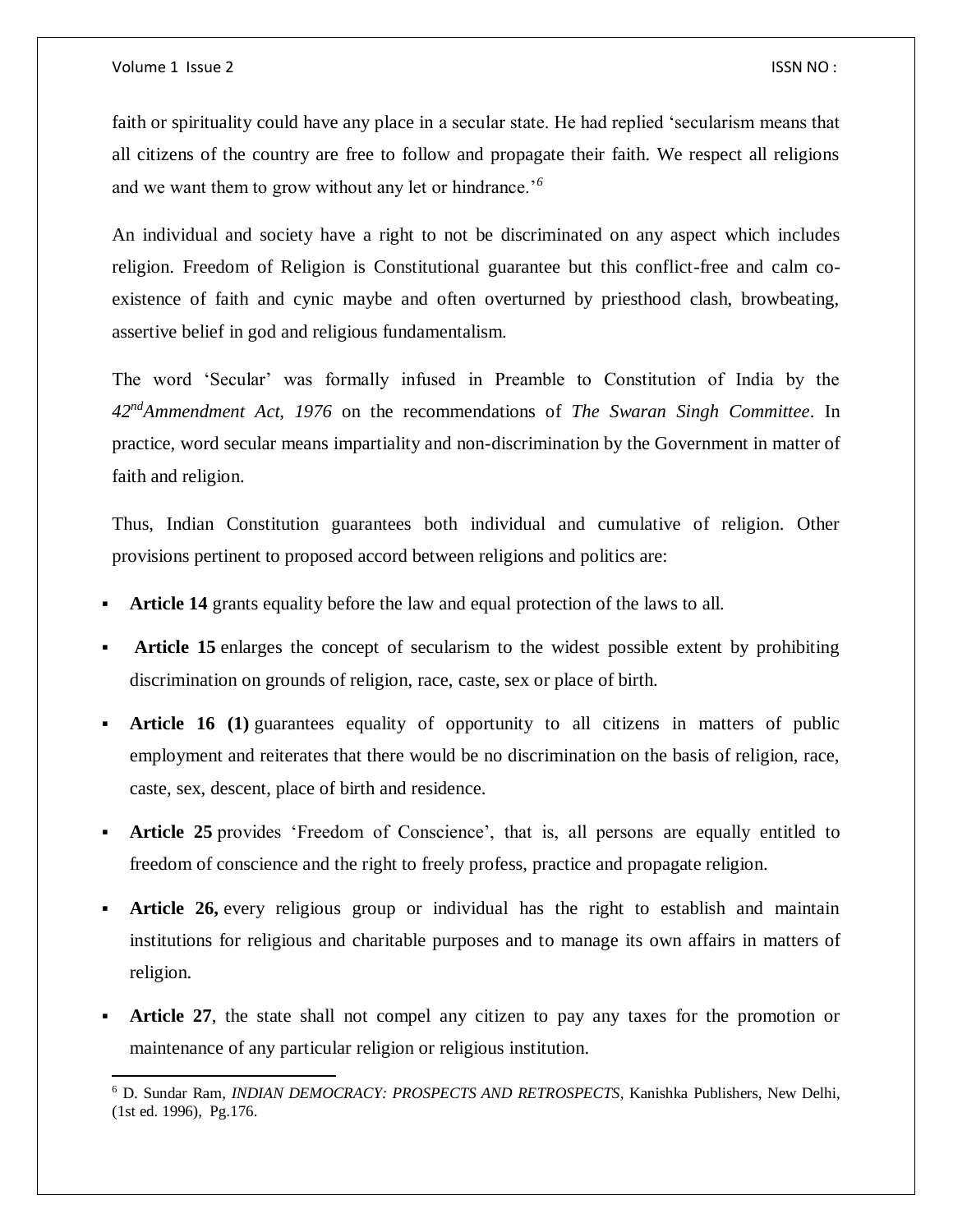- **Article 28** allows educational institutions maintained by different religious groups to impart religious instruction.
- **Article 29** and **Article 30** provides cultural and educational rights to the minorities.
- **Article 51A** i.e. Fundamental Duties obliges all the citizens to promote harmony and the spirit of common brotherhood and to value and preserve the rich heritage of our composite culture.<sup>7</sup>

Supreme Court of India has been ascertaining the concept of Secularism in the Indian Constitution in a different system through cases:

# **Keshwananda Bharti v. The State of Kerala<sup>8</sup>**

The court is of the opinion that Secularism is a part of the Basic Structure of the Constitution. Enumerating the elementary features of the Constitution, Ld. J Sikri named *"secular character of the Constitution"* as one of them. Ld. J Shelat and Grover stated *that "secular and federal character of the Constitution"* was amongst the main ingredients of the basic structure enumerated therein. Jaganmohan Reddy Ld. J stated clearly that *"Liberty of thought, expression, belief, faith, and worship"* could not be amended at any cost as they are the part of elementary features of the Indian Constitution.

#### **S.R. Bommai v. Union of India<sup>9</sup>**

The Court in no uncertain terms declared that secularism is part of the basic structure. But the complication arose in formulating a definition. Ahmadi, Ld. J stated that secularism is based on the "principles of accommodation and tolerance". In other words, 'an espousal of a soft secularism'. He tended to agree with the broadened definition adopted by the Court in Indra Sawhney case. The Court in Bommai ruled that religion and temporal activities do not mix. Freedom and tolerance of religion is only to the extent of permitting pursuit of spiritual life that is different from the secular life. The latter falls within the domain of the affairs of the State. The Court further said that "the encroachment of religion into secular activities is strictly prohibited." Ramaswamy, Ld. J in his separate opinion declared that the State has the duty to ensure secularism by law or an executive order. He explained that programs or principles evolved by

<sup>&</sup>lt;sup>7</sup> available at, https://www.drishtiias.com/secularism-1.

<sup>8</sup>Kesavananda Bharati Sripadagalvaru and Ors. v. State of Kerala and Anr*.*(1973) 4 SCC 225: AIR 1973 SC 1461.

<sup>9</sup>S. R. Bommai v. Union of India1994 SCC (3).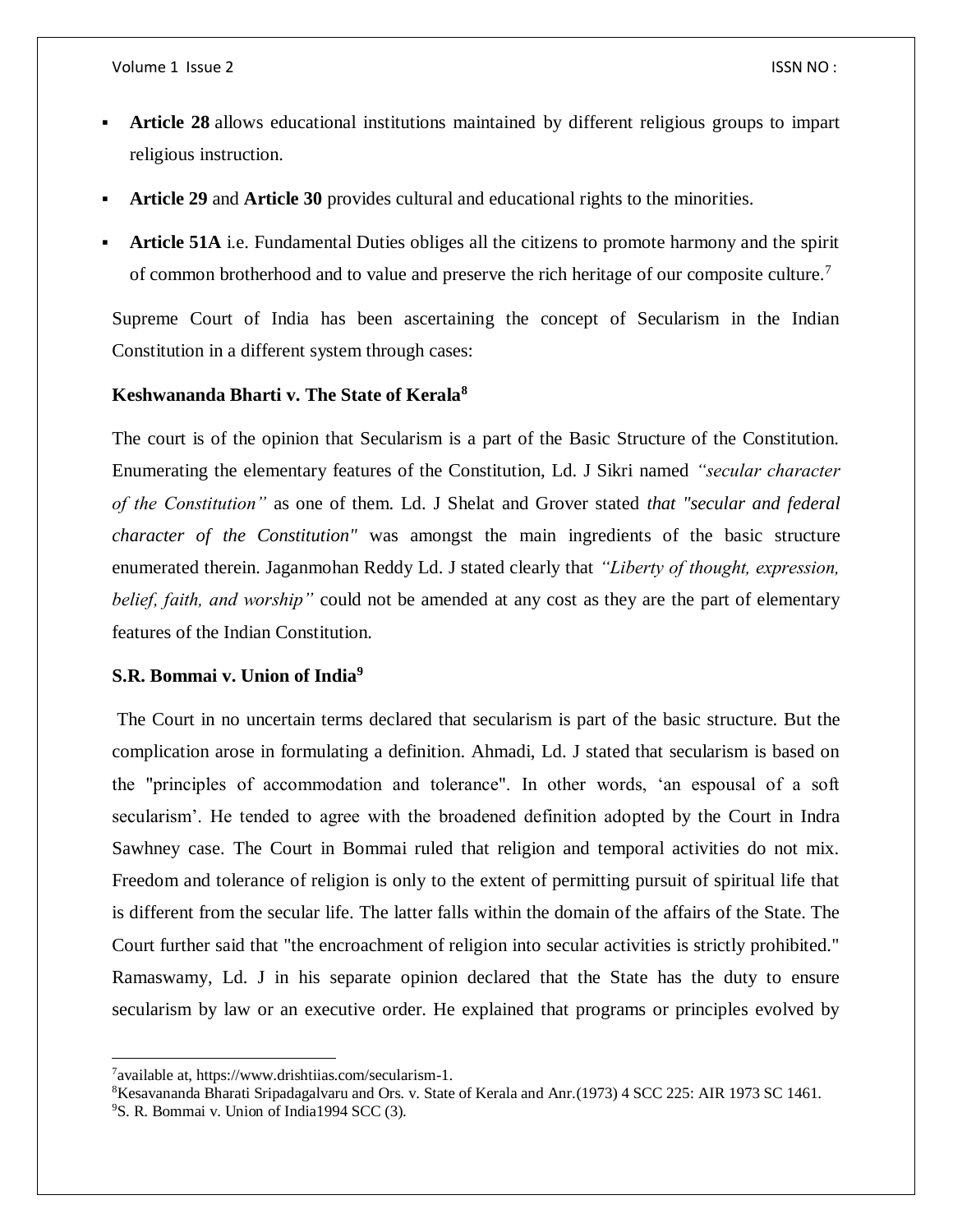political parties based on religion amount to recognizing religion as a part of political governance which the Constitution expressly prohibited. According to him it is the duty of the court to bring every errant political party in line if it goes against the secular ethics like casteism and religious antagonisms. His opinion reiterates the view that secularism includes anti-casteism, and presents the rigid stance of the court. Jeevan Reddy and Agrawal, Ld. J broadly agreed with Ramaswamy, Ld. J. In fact, the Judges went on to say that the concept of secularism in the Indian Constitution is in broad agreement with the U.S. Constitution's First Amendment. They also expressed the view that the State has the power to legislate on religion including personal laws under Art. 44 and secular affairs of Temples, Mosques and other places of worship. They also went on to say that even if a political party indirectly espouses a religious cause it is acting in an unconstitutional manner. It may be noted that Verma, Ld. J (as he then was) and Dayal, Ld. J, though part of the bench expressed no opinion on secularism.<sup>10</sup>

#### **Sardar TaheruddinSyedna Saheb v. State of Bombay<sup>11</sup>**

Wherein Ayyangar, J., explained: "Articles 25 and 26 embody the principle of religious toleration that has been the characteristic feature of Indian civilization from the start of history. The instances and periods when this feature were absent being merely temporary aberrations. Besides, they serve to emphasize the secular nature of the Indian democracy which the founding fathers considered to be the very basis of the Constitution."<sup>12</sup>

#### 4. **CONTEMPORARY SECULARISM**

Secularism is something which is argued since past and persist. Due to its direct relation with religion it is prevalent, pervasive and persuasive in community and human life.

#### **Current Situation in India**

 $\overline{\phantom{a}}$ 

The idea of Secularism assumes an essential job in India. Secularism here binds every one of the nexuses following religion. Indian secularism remarks the connotation of godly and devout sentiment in life of human. It expects and hopes that no other religion has the confining or

<sup>10</sup>H. M. Seervai, *CONSTITUTIONAL LAW OF INDIA (vol.1)*, Universal Book Traders, (4th Ed. 1997).

<sup>11</sup>*Sardar TaheruddinSyedna Saheb* v. *State of Bombay*AIR1962SC853; [1962]Supp(2)SCR496.

<sup>12</sup>available at, https://www.ebc-india.com/lawyer/articles/9807a1.htm.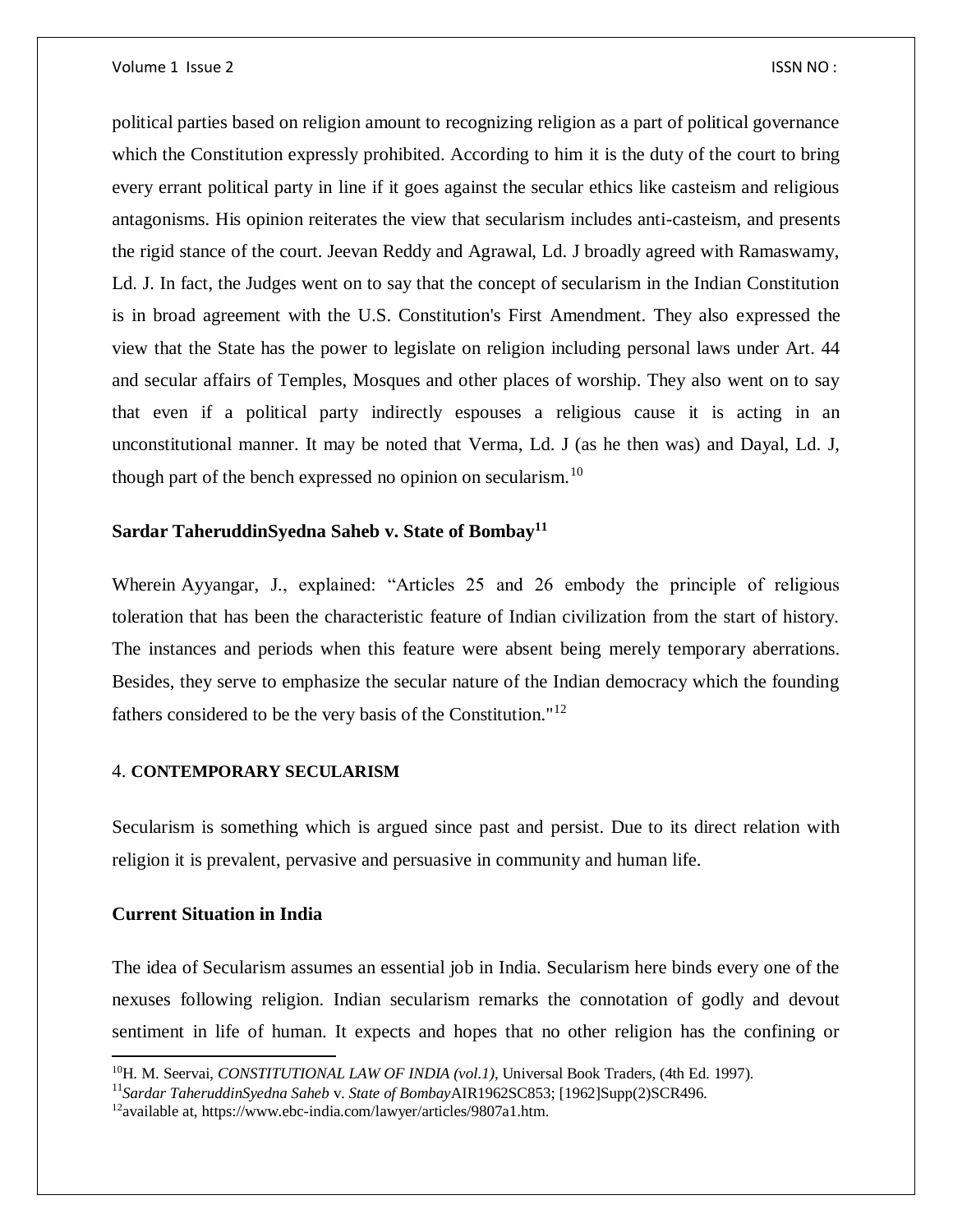Volume 1 Issue 2 ISSN NO :

constraining framework of reflective knowledge; it allows all religions to discharge their scope under their true words.

The Constitution of India explicitly recognized Hindus, Muslims, Christians, Sikhs, and Parsis as different societies each with individual and free culture, pious activities and special laws. Treating the acknowledged religious societies as equals meant that they would enjoy more or less the same level of religious liberty. While religious practices and activities of religious societies were subject to few limits, it was said that the religious liberty of each of these societies would be equally conserved and defended.

India is known for its multiculturality as for its language and religion. The Indian subcontinent is the birthplace of four major world religions—Hinduism, Buddhism, Sikhism, and Jainism. According to reported 2011 census data, 79.80% of the population of India is Hindu, 14.23% Muslim, 2.30% Christian, 1.72% Sikh, 0.70% Buddhist, and 0.37% Jain.<sup>13</sup> Hereby, Hindus (inclusive of Sikhs, Jains and Buddhists) establish the majority and Muslims create a minority.

India has experienced a number of religious and communal riots both pre-independence and post-independence. A bizarre and noteworthy thing which should be brought into the sight is, almost entire rampages has taken place between Hindus and Muslims, apart from:

- <sup>1933</sup>-1934 Riots, included Sikhs in dispute atthe Shaheed Ganj Mosque in Lahore.
- Worli Riots (1974), between Shiv Sena and Buddhists for reservation issues.
- Anti-Sikh Riots (1984), Assassination of PM Indira Gandhi by her 2 Sikh bodyguards.
- And, 1991 Anti-Tamil violence of Karnataka, Tensions between Kannadigas and Tamils after Cauvery river dispute.

Hindu-Muslim fights has taken place during historic period in India and are still continuing (Communal riots due to Aurangzeb's religious policy in 17th Century and now the riots and protests against Citizenship Amendment Act). Some major ones such as Bombay riots of 1993 and Gujarat riots of 2002 has led to death of 1500+ people across the country. Extensive issue between both the religions has always been *Babri Masjid in Ayodhya*, in 1992 which was claimed by Hindus that the mosque was erected over the birthplace of the archaic god Rama (and

<sup>13</sup>available at, https://www.loc.gov/law/help/anti-conversion-laws/india.php.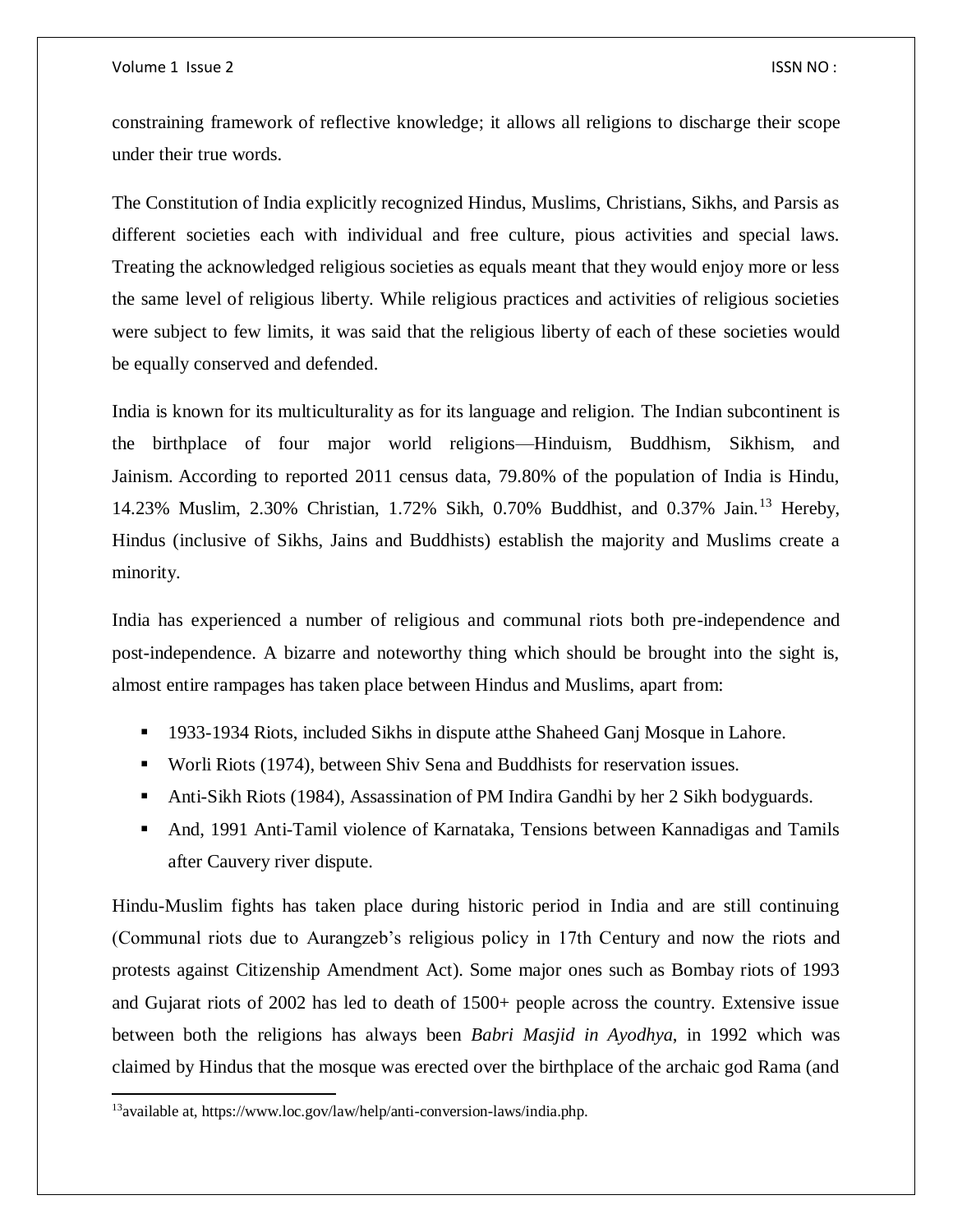a 2010 Allahabad court ruled that the site was indeed a Hindu monument before the mosque was built there, based on evidence submitted by the Archaeological Survey of India).<sup>14</sup> Tens of Thousands people were evicted from their homes and there was tremendous annihilation of lives and casualties in the country due to this before the Supreme Court passed a neutral and satisfactory judgement in November 2019 in the case:

#### **M. Siddiq (D) Thr Lrs v. Mahant Suresh Das & Ors.**

In 1528, The Babri Masjid constructed on orders of Emperor Babur. As per local tradition, it was built after demolishing the temple at the birth spot of Rama. In 1859, the colonial British administration put a fence around the site, post a communal clash, denominating separate areas of worship for Hindus and Muslims. In 1949, Idols were placed inside the mosque. Both sides to the dispute filed civil suits. The government declared the area to be disputed and locked the gates of the building. The matter was held to be sub-judice. In 1984, the movement to build a temple at the site, gathered strength when Hindu groups formed a committee to spearhead the construction of a temple at the disputed site. In 1986, an order was passed by the district judge to open the gates of the mosque and allow the Hindus to worship inside the structure.1989, in the month of November, the Vishwa Hindu Parishad laid foundations of a temple on land adjacent to the disputed structure. There were sporadic clashes in the country subsequent to this. In 1990, the then BJP president Lal Krishna Advani took out a cross-country rathyatra to garner support for the move to build a Ram temple at the site. In 1992, the then Chief Minister, Kalyan Singh took steps to support the movement such as making entry into area easier, promising no firing on Karsevaks, opposing decision of central government to send Central Police force in the area, etc.On 6th December, the mosque was demolished by nearly 2, 00,000 karsevaks. This led to communal riots in many parts of the country. In 2010, The Allahabad High Court pronounces its verdict on four title suits relating to the Ayodhya dispute on 30 September 2010. Ayodhya land to be divided into three parts. In 2019, the 5-judge Constitution bench, headed by Chief Justice of India Ranjan Gogoi, of Supreme Court declared final hearing on the case with the handing over of the disputed property to the Trust or body under, a suitable plot of land admeasuring 5 acres shall be handed over to the Sunni Central Waqf Board, the plaintiff. It was said that,

<sup>&</sup>lt;sup>14</sup>available at, https://en.wikipedia.org/wiki/Religious\_violence\_in\_India.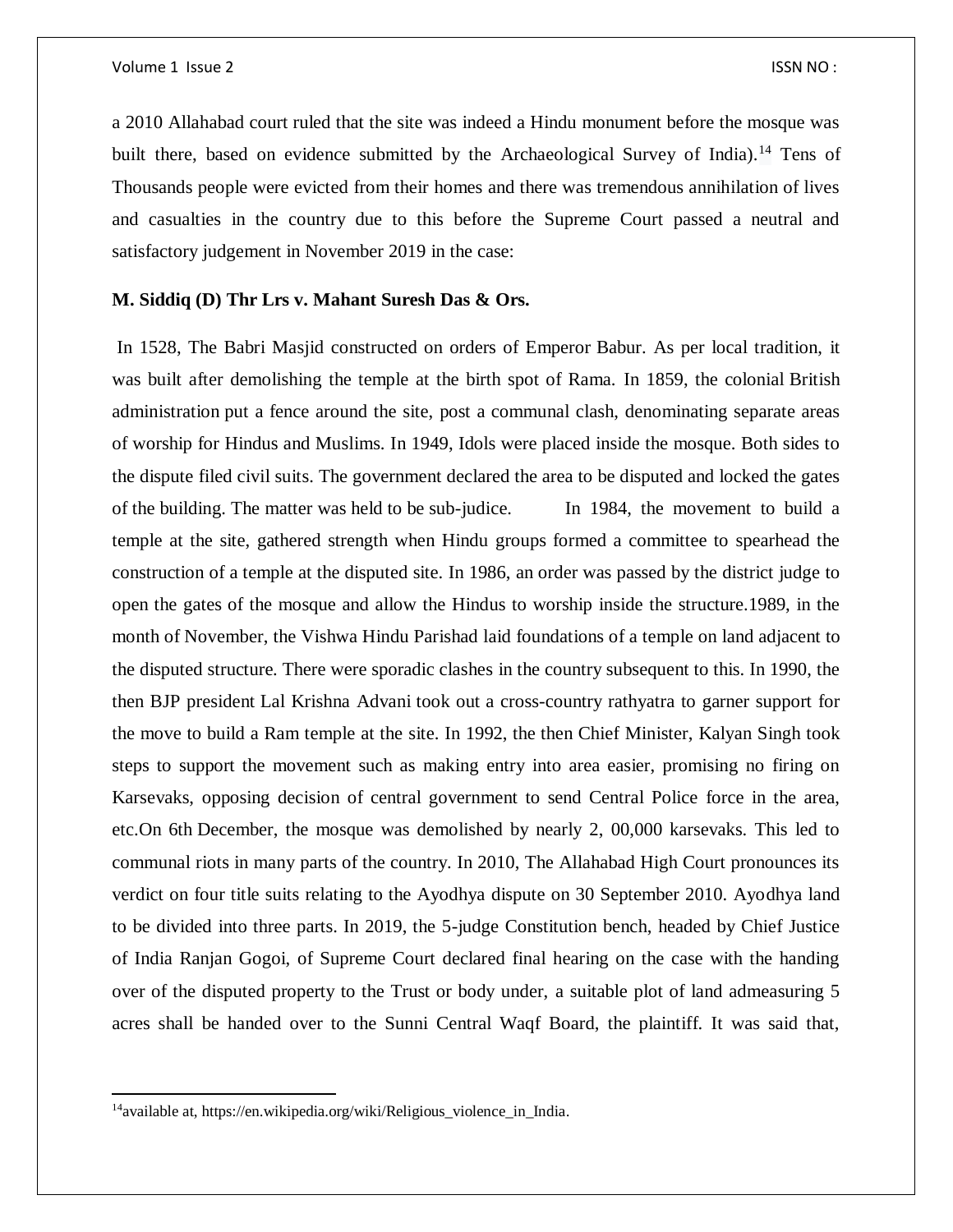$\overline{a}$ 

'Secularism is thus more than a passive attitude of religious tolerance. It is a positive concept of equal treatment of all religions.'<sup>15</sup>

Today, considerable controversy on secularism is *Anti CAA protests and riots* in several states of the country.This Act seeks to grant Indian Citizenship to persons affiliated to Hindu, Sikh, Buddhist, Jain, Parsi and Christian communities on the ground of religious minorities persecution in states of Pakistan, Afghanistan and Bangladesh. As these countries have Muslim majority, they weren't given citizenship under the Act. The enactment of such law of government was criticised by many and led to bisection of society on the basis of religion. Also, the protests have led to the deaths of quite a few rioters, casualty to protesters and police personnel, harm and loss to public and private property, the confinement of hundreds of people, and termination of local internet and phone connectivity in specified areas. The Central Government in a preliminary affidavit point-by-point replied to the criticism against the Citizenship Amendment Act (CAA) and pronounced India is constitutionally secular, and also notified the Supreme Court that the CAA does not infringe any fundamental right and provisions of the constitution and therefore, the query of infringement of constitutional morality does not have to originate.

Both of these religions have been and are engaged in a vicious cycle of gaining advantage or predominance over the other. In other words, both Hindus and Muslims have developed animosity and hostility against each other which is leading to antagonistic behaviour of people. Therefore, in order to maintain better circumstances in the religion-based society of ours, further steps are taken such as proscription of practices of both the religions (untouchability, triple talaq, beef ban, proselytization etc.) which is a hefty secular normative attack on both the religions.

Indian secularism has two distinct and conflicting aspects, one is complete detachment between government and religion and the other that strongly appeal government to treat each religion without discrimination. Rajeev Bhargava has explained what secularism in the Indian setting calls for is the maintenance of a "principled distance" between state and religion. This does not mean that the state cannot intervene in religion and its affairs, but that any intervention should be

<sup>15</sup>available at, https://lawbriefs.in/case-summary/ayodhya-verdict-m-siddiq-d-thr-lrs-v-s-mahant-suresh-das-ors-2019/.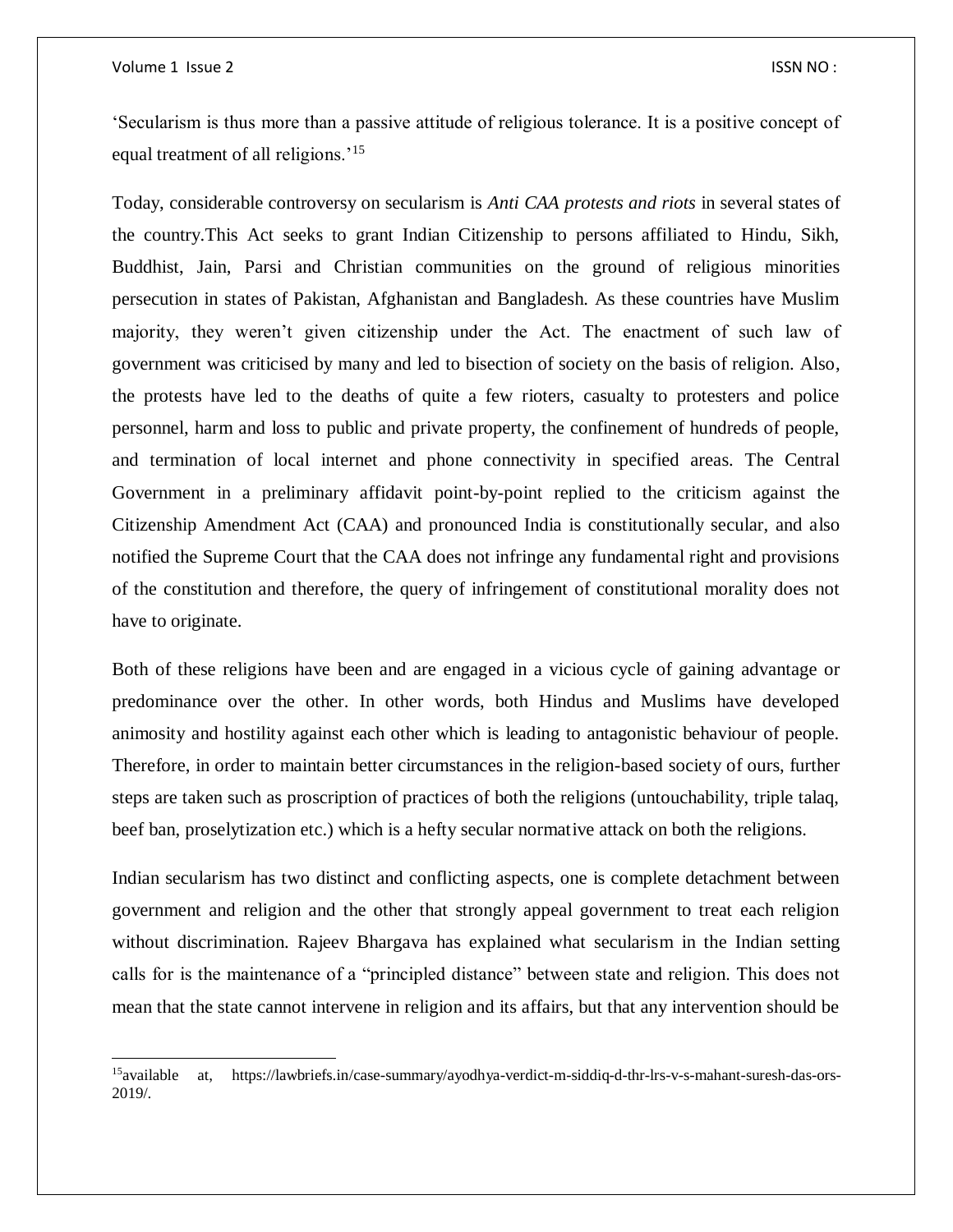within the limitations prescribed by the Constitution. Sometimes this might even call for differential treatment across religions, which would be valid so long as such differentiation, as Mr. Bhargava explains, can be justified on the grounds that it "promotes freedom, equality, or any other value integral to secularism."<sup>16</sup> But Indian state i.e. government has total intervention into the matters of religion through communal politics. In other words, vote bank politics is followed by the government and the political parties in the race to form the government. Even this has led to inundation of discrete political bodies for Hindu and Muslim community, be it Bhartiya Janta Party, Aam Aadmi Party, Indian National Congress etc. whoever is instigating the idea of 'hindutva' and so on.

### **5. CHALLENGES AND THREATS TO SECULARISM**

The Indian Constitution declares the state being neutral and unbiased to all the religions in our country, i.e. the word secular is the part of the basic structure of the Constitution.

Secularism is an ideal principle however it is difficult to follow it. The main challenge or threat in India is that the citizens of India are quite sentimental when it comes to their religion. The 'dharma gurus' and 'maulanas' often manipulate people according to their own interests who haveled to communal fights and clashes. Incidents like this tend to create differences amongst the communities which indeed are a threat to secularism. For instance, in recent years when beef was banned by the State, incidents of mob lynching(suspicion of beef consumption) and violence, forced conversions in the name of 'ghar vapsi' against Muslims increased rapidly. It is also very unfortunate that terrorist organisations like ISIS influenced the Muslim youth to join them by using Islam's teachings in a wrong way.When one mixes Politics and Religion, the expected outcome is violence and hatred (Communal politics).

**Communal politics** operates through communalization of social space, by spreading fables and stereotypes against minorities, through attack on rational values and by practicing a divisive ideological propaganda and politics. Blending of religion and politics that is mobilisation of votes on basis of prehistoric personalities like religion, caste and ethnicity, have put Indian secularism in danger. $17$ 

 $\overline{\phantom{a}}$ 

<sup>&</sup>lt;sup>16</sup>available at, https://www.thehindu.com/opinion/lead/the-secular-condition/article22347527.ece.

<sup>17</sup>available at, https://www.drishtiias.com/to-the-points/paper1/secularism-1.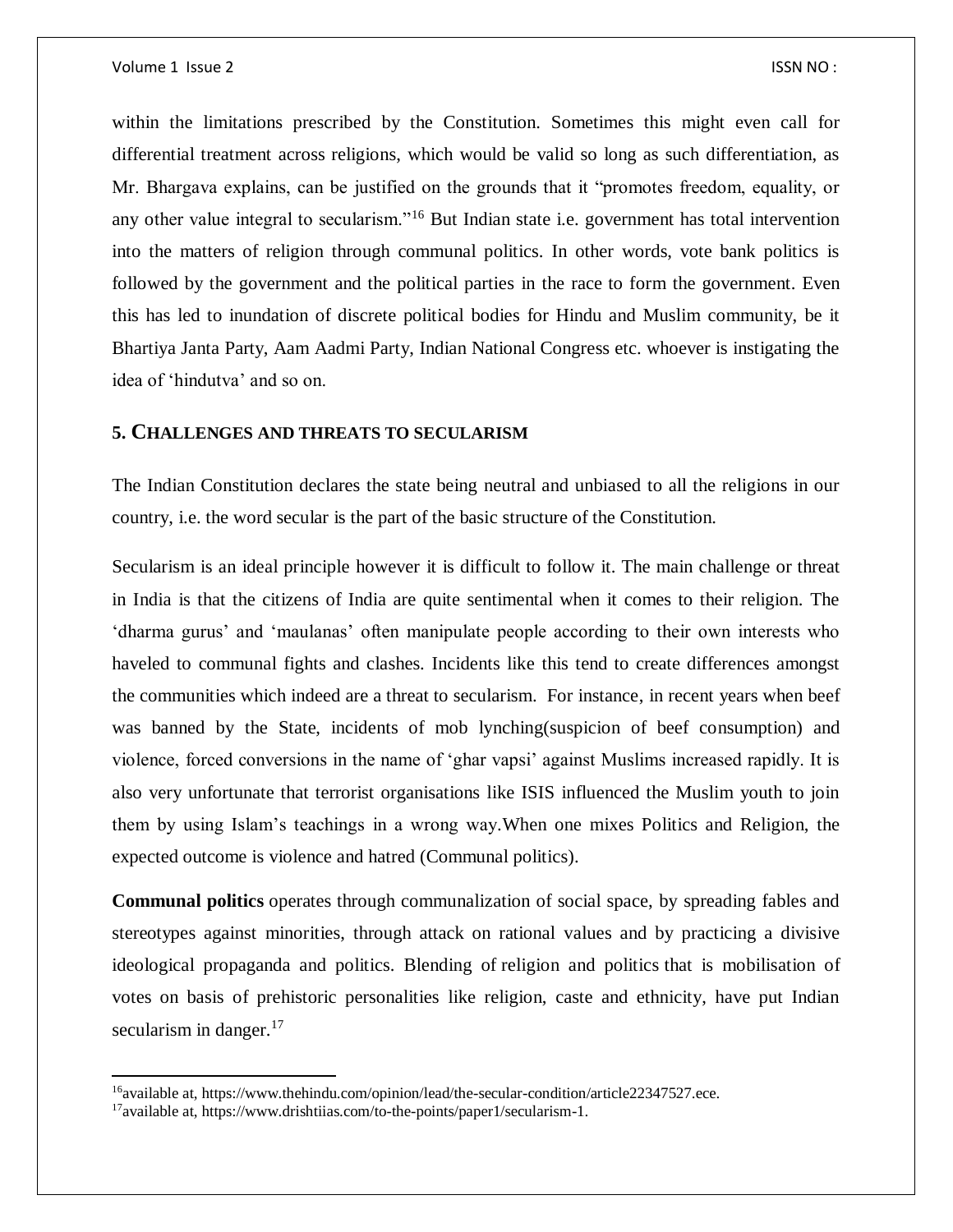Politicisation of any one religious group leads to the *competitive politicisation* of other groups, thereby resulting in inter-religious conflict. <sup>18</sup>

The fundamentalists of both communities (Hindus & Muslims) are adherent towards their respective faiths, most of them are either illiterate or semi-literate. Moreover,some of the important conditions laid down by the Constitution have not been fulfilled properly. Issues like poverty, population explosion, illiteracy and other issues still prevail in large proportions. India is known for its rich cultural heritage and history. This also means that there is cultural heterogeneity with respect to religion and languages. Communal politics is nothing new for India. The differences and hostility between Hindus and Muslims were created by the British rulers. In order to stay in power, they adopted the policy of 'divide and rule' and tried to promote hatred among the members of these two communities. After a long history of independence, at present times they still lack proper adjustment amongst themselves which have led to violent riots and communal clashes. E.g.Ram mandir dispute and now Anti CAA and Pro CAA clashes, which unfortunately become a serious threat to our country's secular identity.

## **6.CONCLUSION**

We can conclude by saying that the word 'secular' and the concept of 'secularism' has come a long way, since its origin from a Latin word 'saeculum' to being included in the preamble of the Indian Constitution. The Supreme Court of India had passed many landmark judgments which defined secularism and its importance although the essence of secularism is much bigger than its literal meaning. Since ancient times, the people of the India co-existed in harmony, depicting religious tolerance to an extent, but in recent times religious tolerance had declined and there is a rapid growth in incidents of communal violence, riots and other religious clashes. These incidents impose a threat to the secular principles of India.

In fact, Indian secularism is the by-product of the whole civilization, as a senior literary figure, Nayantara Sahgal, remarked recently: "We are unique in the world that we are enriched by so many cultures, religions. Now they want to squash us into one culture. So, it is a dangerous time. We do not want to lose our richness. We do not want to lose anything . . . all that Islam has

18*ibid.*